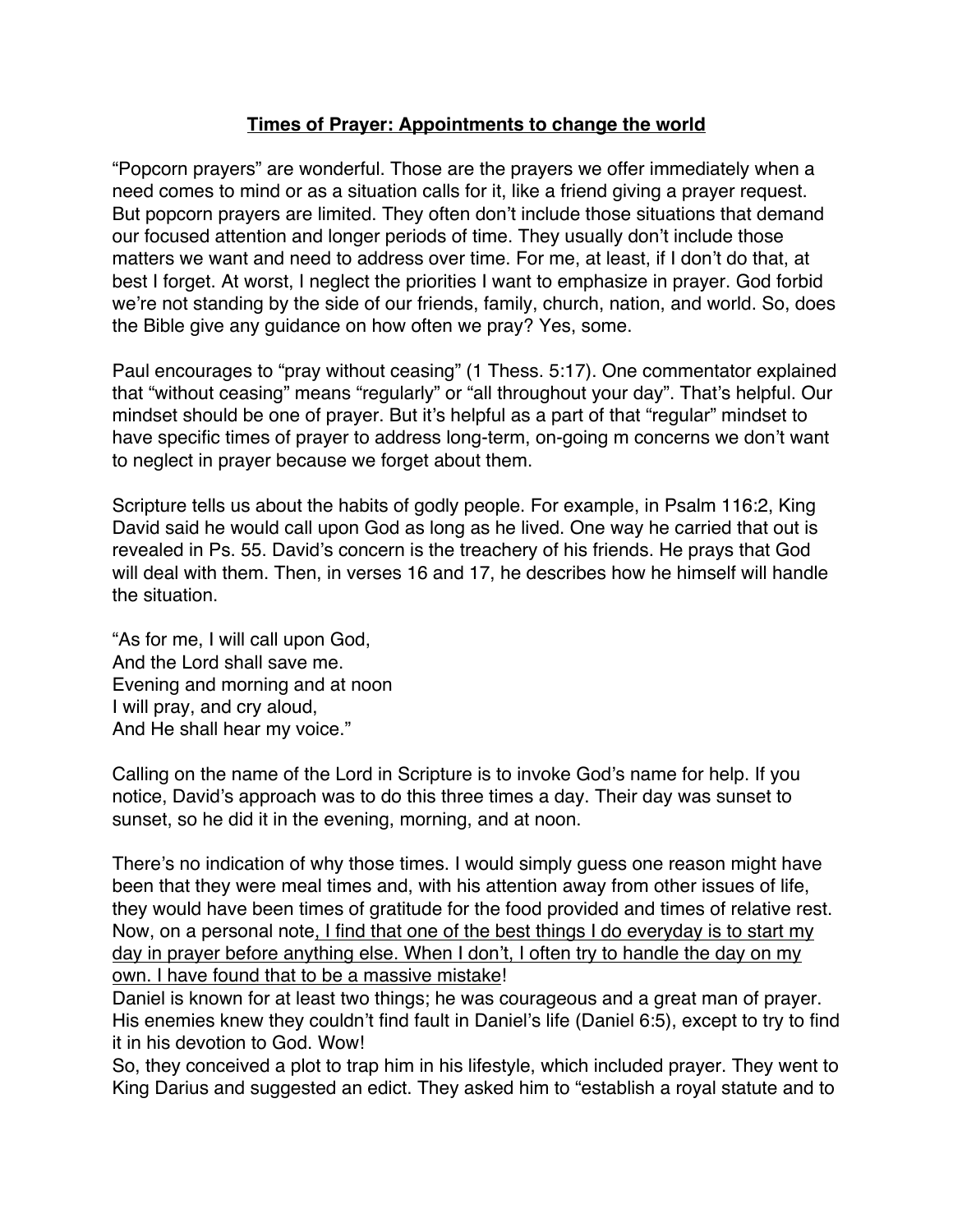make a firm decree, that whoever petitions any god or man for thirty days, except you, O king, shall be cast into the den of lions" (6:7). King Darius signed it. Daniel was unfazed.

Scripture tells us that "…when Daniel knew that the writing was signed, he went home. And in his upper room, with his windows open toward Jerusalem, he knelt down on his knees three times that day, and prayed and gave thanks before his God, as was his custom since early days." (6:10). Since early in his life, Daniel established the habit of praying three times a day.

This is not a command. But it is a good idea. Let's talk about why we may not want to start this.

For my part, some of my reasons are:

- I'm lazy.
- I might forget.
- I don't know what to pray for. What if I can't think of anything?

I'm sure there are other reasons, but those come to mind. Let's talk about solutions.

- No one said it had to be three times. I'm fairly certain one time is better than none.
- Keep it brief, especially to start. No one said it had to be more than a couple of minutes.
- Use something to remind you, like a recurring alarm on your phone or the times you eat. Hey, in that case, we may find ourselves praying six times a day!

Set up your prayer list. For example,

- Morning: A form of the Lord's prayer, prayers for myself, my wife
- Noon: Family members, members of our church, friends
- Evening: Our nation/the world

I'll try to remember to give you more thoughts on prayers (remember, I'm lazy and I forget), but this might be a start. If this intimidates you, start small. The Lord's Prayer, spoken word-for-word, takes about 25 seconds. And, we're supposed to pray it daily. Now, I would not pray it word-for-word. The idea of "vain repetition" might be the idea that we get more points by putting in more words or repeating the same ones. That wouldn't be how you'd want your children to talk to you. So, rephrase the ideas in your own words.

And, aren't there other things you want to pray about? Your health, your money/job, your family, their salvation and growth? Our nation, the COVID virus, the world's condition? How about the Rapture or the Kingdom, our church, our friends? There are